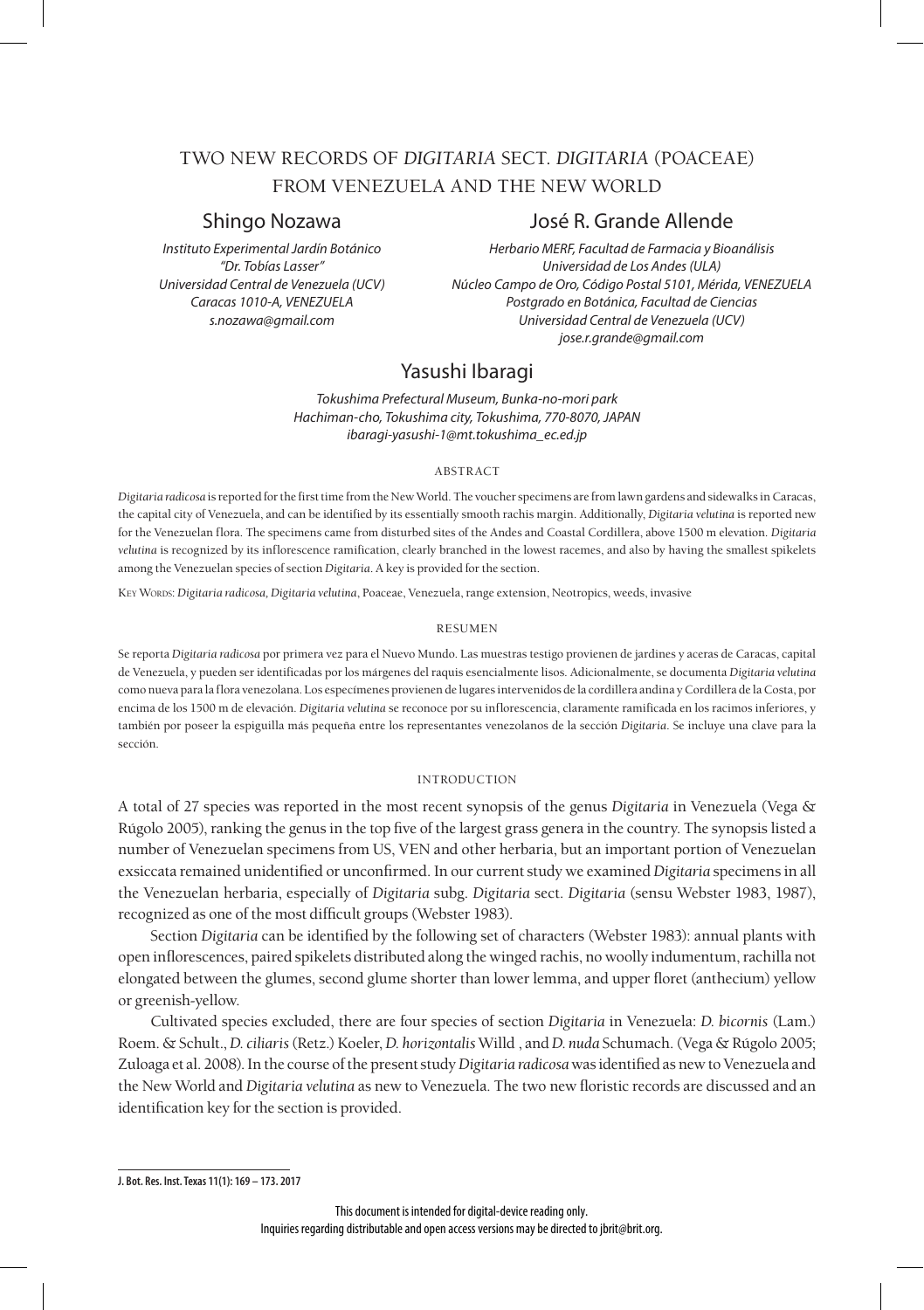## new record for the new world

## Digitaria radicosa (J. Presl) Miq., Fl. Ned. Ind. 3:437. 1857. (Fig. 1).

The species is morphologically similar to *D. ciliaris*. Spikelets are 2.4–2.7 mm long and the lower lemma has unevenly spaced nerves (pair of subcentral nerves widely separated from midnerve). It is recognized by its essentially smooth, never scabrous rachis margins, delicate habit, fewer and slender racemes, smaller first glume, and spikelet hairs exceeding the spikelet tip.

*Digitaria radicosa* is a ruderal species found along sidewalks and open ground of lawns and gardens. The species often grows with the more common weedy *D. bicornis* (Lam.) Roem. & Schult., but the latter has a rachis with scabrous margin and developed denticules, lower lemma of subsessile spikelet with five central nerves evenly spaced and prominent, and pedicelled spikelets with pectinate hairs at maturity.

The species is known from Africa, temperate and tropical Asia, Australia, Pacific (Hawaii), Caribbean (Navassa Island) (Herbst & Clayton 1998; Koba et al. 2012; The Plant List 2013; Clayton et al. 2006 onwards; Tropicos.org 2017; USDA 2017), and now continental America. There is a record of the species from Europe too, as casual alien (Verloove 2008). It is reported as a weed in Häfliger and Scholz (1980).

Voucher specimens of *Digitaria radicosa*: VENEZUELA. Miranda: Caracas, residence of Julian Steyermark, avenida Sur de Santa Fé, quinta no. 82, Urb. Santa Fé, 890 m elev., 3 Jan 1984, *Julian Steyermark 129692* (VEN, duplicate to be distributed); sobre la acera en zona industrial de La Urbina, 10°29'34.79"N, 66°48'40.99"W, 887 m elev., 27 Jul 2016, *Héctor Hernández 1* (VEN); suelo desnudo en el jardín interno del Cjto. Rsd. Jardín Bello Campo, Caracas, 10°29'29.18"N, 66°51'18.06"W, 890 m elev., 28 Nov 2016, *Shingo Nozawa 2200* (TKPM, VEN, duplicates to be distributed).

## new record for venezuela

## Digitaria velutina (Forssk.) P. Beauv., Ess. Agrostogr. 51, 173. 1812. (Fig. 2).

According to Clayton and Renvoize (1982), the species is morphologically similar to the African *D. pearsonii* Stapf (section *Erianthae*), which is not present in Venezuela. The only consistent difference between the two is the presence of rhizomes in *D. pearsonii* and stolons in *D. velutina*.

*Digitaria velutina* is found in sidewalks, roadsides, and at least in Mérida, abundant in gardens and pastures. It has been declared a noxious weed in the U.S. (USDA 2017), status yet to be confirmed in Venezuela. Other American collections are from Colombia, Costa Rica, El Salvador and México, with the oldest collection from Guatemala in 1955 (Giraldo-Cañas 2016; Tropicos.org 2017). The collection in South America seems to be of recent origin as the first specimen was collected in 2005 (*Meier 12316* [VEN]).

Voucher specimens of *Digitaria velutina*: VENEZUELA. Aragua: común en orillas de acera, zona céntrica de Colonia Tovar, 10°24'28.02"N, 67°17'18.6"W, 1785 m elev., 26 Nov 2016, *Shingo Nozawa 2196* (VEN, duplicates to be distributed). Distrito Federal: Parque Nacional El Ávila, San Francisco de Galipán, al lado de la carretera, 1700–1900 m elev., 20 Nov 2005, *Winfried Meier 12393* (VEN). Mérida: municipio Libertador, cultivos de papa, vía al páramo de la Culata, al oeste de la carretera Mérida-La Culata, Finca La Ensillada, 1800–2300 m elev., 8°38'6"N 71°07'W, 11 Nov 2005, *Winfried Meier 12316* (VEN); orilla de camino, Llanitos de Tabay, ca. 1500 m elev., 6 Jun 2009, *Shingo Nozawa 1548* (VEN, duplicate to be distributed); El Valle, sector El Arado A, en los jardines y bordes de caminos asfaltados, May 2016, *José Grande 543, 544* (VEN); ciudad de Mérida, en el borde de las aceras a la altura del segundo viaducto sobre el río A barregas como maleza, May 2016, *José Grande 545* (VEN).

## key to *digitaria* subg. *digitaria* sect. *digitaria* of venezuela

1. Inflorescence branched in the lower racemes, spikelets up to 2.1 mm long\_\_\_\_\_\_\_\_\_\_\_\_\_\_\_\_\_\_\_\_\_\_\_\_\_\_\_\_\_\_\_\_\_\_\_\_\_\_ **D. velutina**

1. Inflorescence unbranched in the lower racemes, spikelets greater than 2.1 mm long. 2. Rachis margin with scattered, elongate hairs, often papillae-based.

- 3. Spikelets greater than 2.8 mm long, often up to 3 mm, vegetative part densely pubescent, rare\_\_\_\_\_\_ **D. ciliaris** var. **rhachiseta**
- 3. Basal spikelets less than 2.5(–2.8) mm long, vegetative part densely pubescent to glabrous, common in disturbed sites.
	- 4. Leaf blades with abaxial surface glabrous, adaxial surface essentially glabrous with scattered hirsute hairs near the base; second glume 2/3 times as long as the spikelet (including pubescence); spikelets 0.65–0.70 mm wide; first glume absent or scale-like with rounded apex \_\_\_\_\_\_\_\_\_\_\_\_\_\_\_\_\_\_\_\_\_\_\_\_\_\_\_\_\_\_\_\_\_\_\_\_\_\_\_\_\_\_\_\_\_\_\_\_\_\_**D. nuda** (p.p.)
	- 4. Leaf blades finely pubescent on both surfaces; second glume less than 1/2(–2/3) times as long as the spikelet (including pubescence); spikelets 0.5–0.60(0.65) mm wide; first glume present, triangular or with rounded apex\_\_\_\_\_\_\_\_\_\_\_\_\_\_\_\_\_\_\_\_\_\_\_\_\_\_\_\_\_\_\_\_\_\_\_\_\_\_\_\_\_\_\_\_\_\_\_\_\_\_\_\_\_\_\_\_\_\_\_\_\_\_\_\_\_\_\_\_\_\_\_\_\_\_\_\_\_\_\_\_\_\_\_\_\_\_ **D. horizontalis**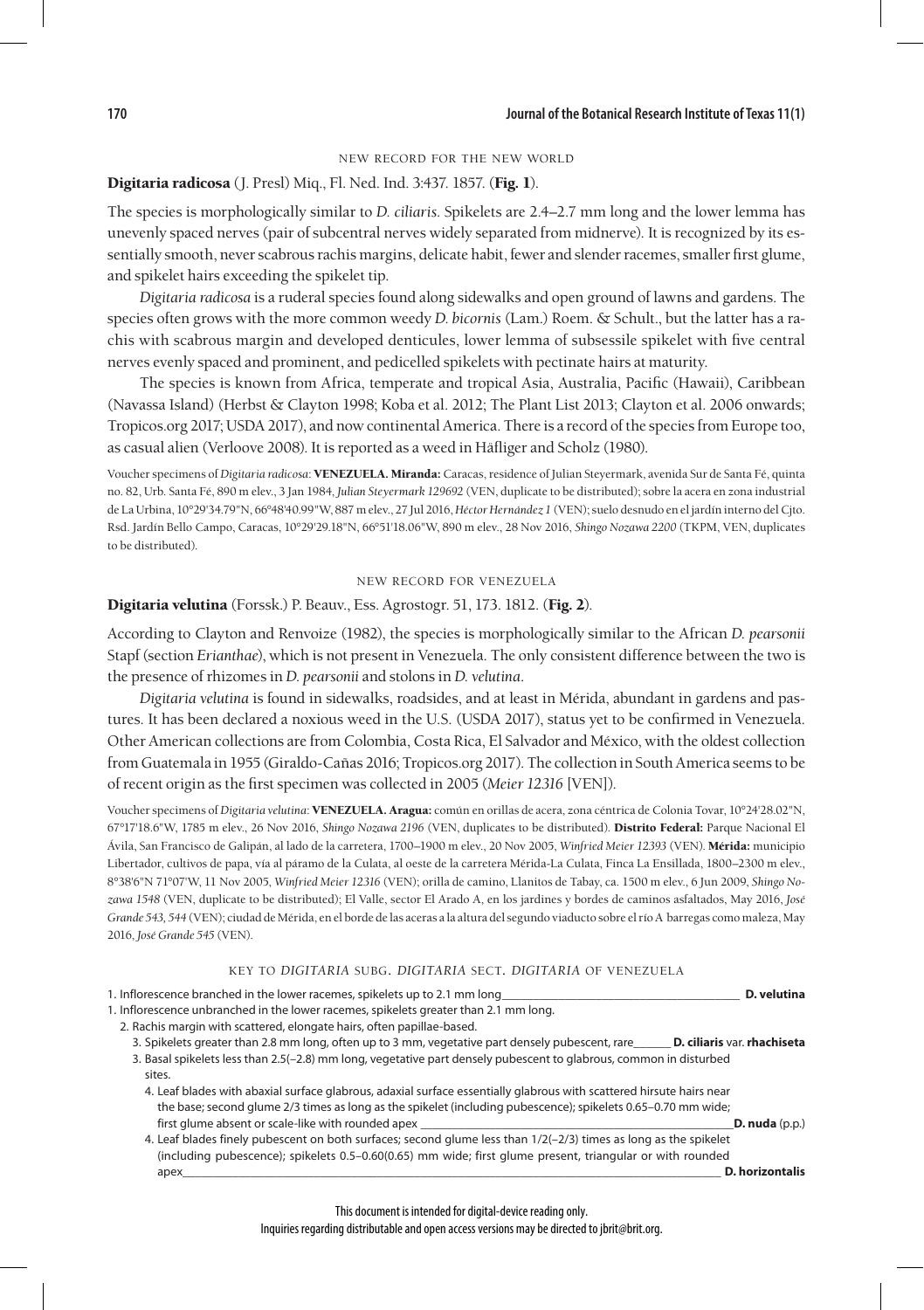

**Fig. 1.** *Digitaria radicosa* **(***Nozawa 2200* **[VEN]). A. Habit and paired inflorescence (scale = 3 cm). B. Rachis with smooth margin (scale = 1 mm). C. Spikelet on first glume side, showing the hairs exceeding the spikelet tip (scale = 1 mm). D. Spikelet on second glume side, arrow pointing at glume tip, 0.4 length of spikelet (scale = 1 mm).**

| 2. Rachis with scabrous or smooth margin, without scattered, elongate hairs.                                     |                  |
|------------------------------------------------------------------------------------------------------------------|------------------|
| 5. Culms slender; rachis with margins essentially smooth, denticles if present papillae-like                     | D. radicosa      |
| 5. Culms slender to robust; rachis margins never smooth, scabrous with developed denticles.                      |                  |
| 6. Spikelets up to 2.5 mm long; first glume absent or scale-like with rounded apex                               | D. nuda $(p.p.)$ |
| 6. Spikelets greater than 2.5 mm long; first glume present, triangular or apically rounded.                      |                  |
| 7. Lower lemma of the subsessile spikelet with five central nerves equidistant and prominent, ribbed; pedicelled |                  |
| spikelets with pectinate hairs at maturity; first glume absent, scale-like or widely triangular                  | D. bicornis      |

This document is intended for digital-device reading only. Inquiries regarding distributable and open access versions may be directed to jbrit@brit.org.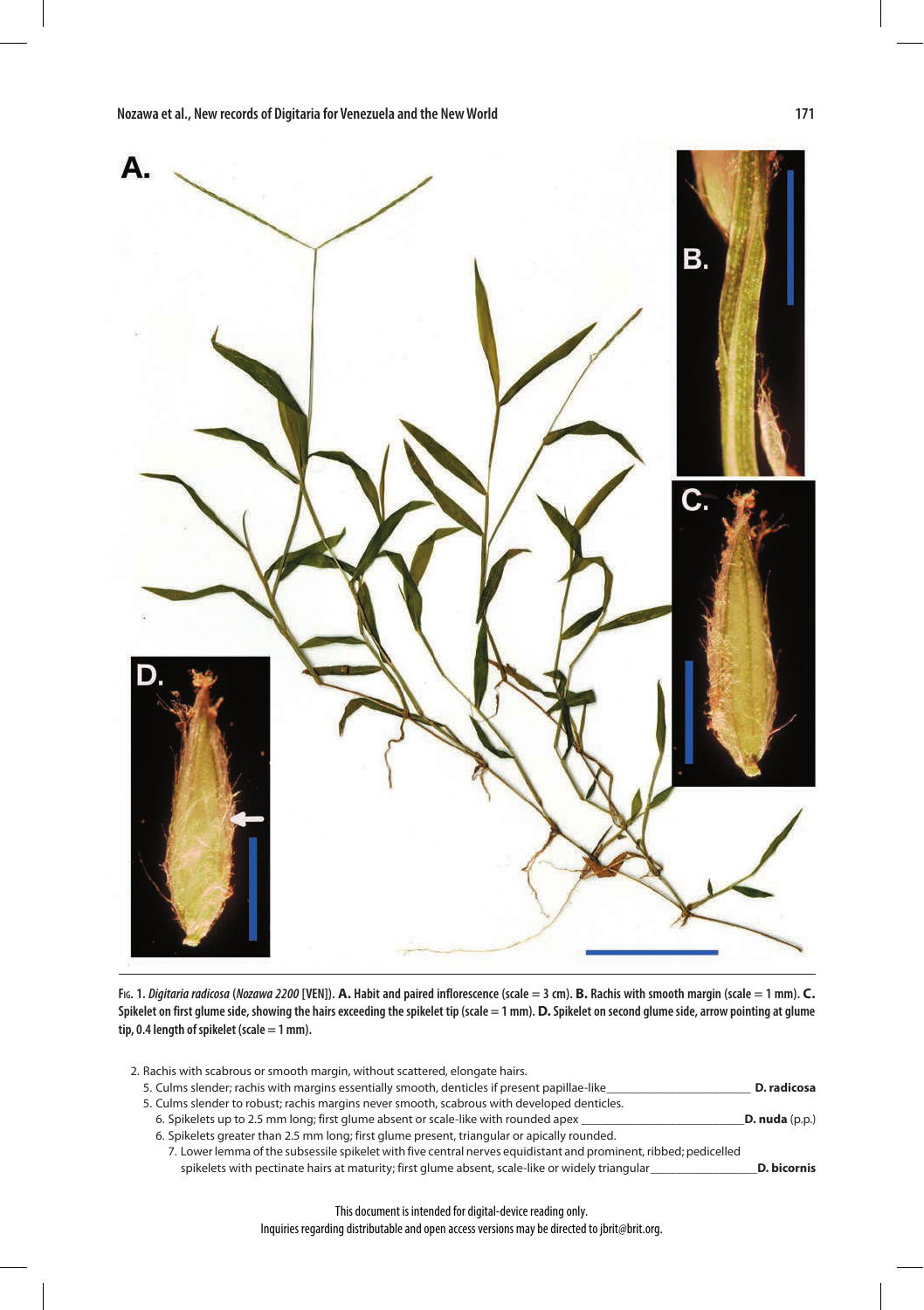

**Fig. 2.** *Digitaria velutina***. A. Inflorescence detail, branched in the lower racemes (scale = 3 cm) (***Nozawa 1548* **[VEN]). B. Stoloniferous habit (scale = 4 cm) (***Nozawa 2196* **[VEN]).**

7. Lower lemma of the subsessile spikelet with pair of subcentral nerves widely separated from the midnerve and close to the marginal nerves, nerves rarely prominent, not ribbed; pedicelled spikelets with hairs rarely pectinate at maturity; first glume present, narrowly triangular\_\_\_\_\_\_\_\_\_\_\_\_\_\_\_\_\_\_\_\_\_\_\_\_\_\_\_\_\_\_\_\_ **D. ciliaris** var. **ciliaris**

## acknowledgments

We are grateful to the curators and staff at TKPM and VEN for making collections available. We thank Stephen Tillett (NY) and two anonymous reviewers whose comments helped improve the manuscript.

## references

- Clayton, W.D. & S.A. Renvoize. 1982. Gramineae (Pt. 3). In: R.M. Polhill, ed. Flora of Tropical East Africa. A.A. Balkema, Rotterdam, Netherlands. Pp. 619–655.
- Clayton, W.D., M.S. Vorontsova, K.T. Harman, & H. Williamson. 2006 onwards. GrassBase: The online world grass flora. Available at www.kew.org/data/grasses-db.html. Accessed January 2017.